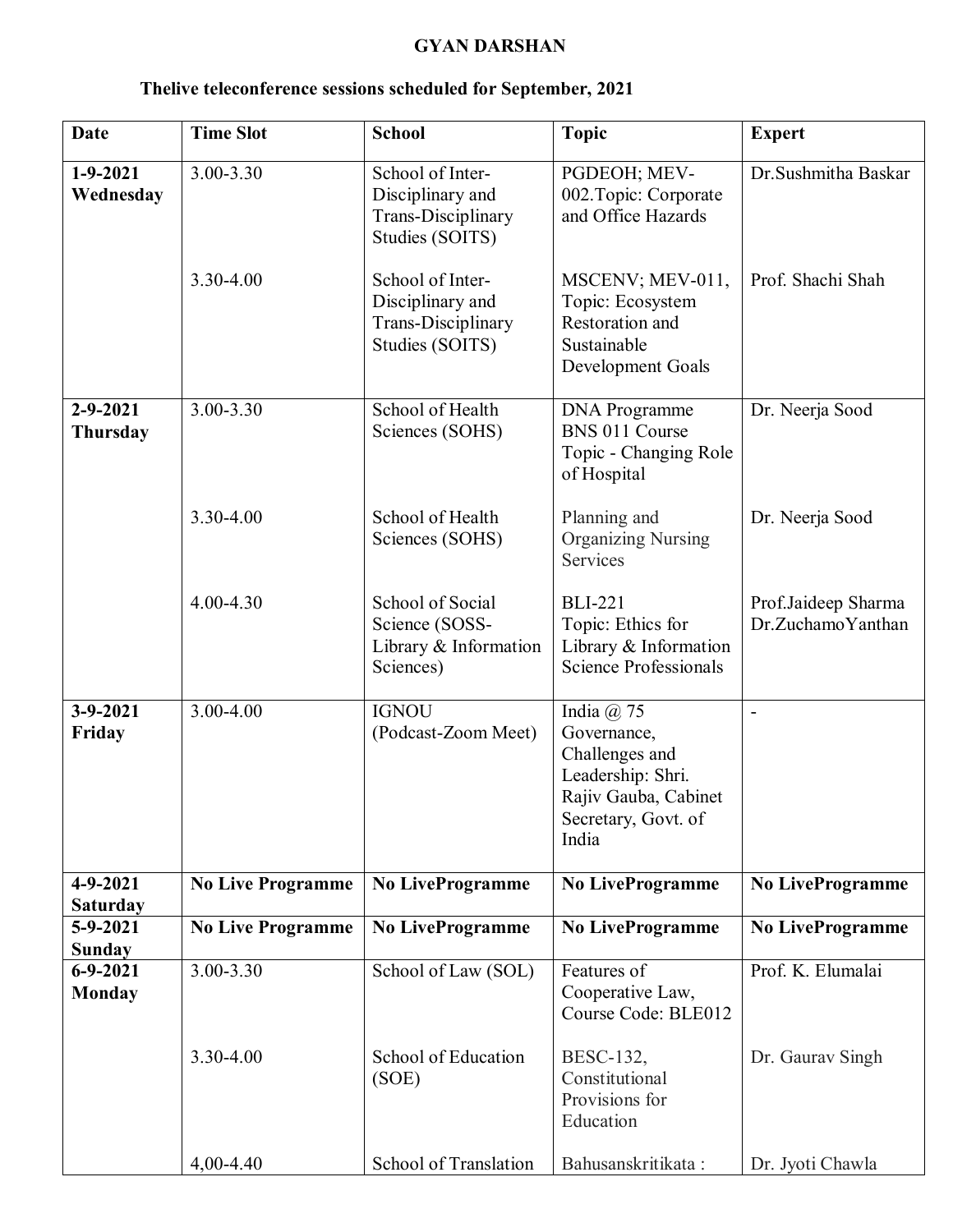|                              |                          | Studies & Training                                                            | EkParichay                                                                                 |                                      |
|------------------------------|--------------------------|-------------------------------------------------------------------------------|--------------------------------------------------------------------------------------------|--------------------------------------|
|                              |                          | (SOTST)                                                                       |                                                                                            |                                      |
| $7 - 9 - 2021$<br>Tuesday    | 3.00-4.00                | <b>Regional Services</b><br>Division (RSD)                                    | Open Session on<br><b>Support Services</b>                                                 | $\blacksquare$                       |
| $8-9-2021$<br>Wednesday      | 3.00-3.30                | School of Inter-<br>Disciplinary and<br>Trans-Disciplinary<br>Studies (SOITS) | PGDSS, Topic:<br>Introduction to<br><b>PGDSS Programme</b>                                 | Dr. Deeksha Dave<br>Dr. Y.S.C.Khuman |
|                              | 3.30-4.00                | School of Social<br>Science (SOSS-<br>Political Science)                      | BDP (BPSE-142)<br>Topic: Afghanistan:<br>An Emerging Scenario                              | Prof. Satish Kumar                   |
| $9 - 9 - 2021$<br>Thursday   | 3.00-3.30                | School of Education<br>(SOE)                                                  | B.Ed, BES-125, Data,<br>Information and<br>Knowledge                                       | Dr. Niradhar Dey                     |
|                              | 3.30-4.00                | School of Social<br>Science (SOSS-<br>History)                                | BDP (EHI-4)<br>Mughal Land Revenue<br>System<br>$(Part-2)$                                 | Dr. Mayank Kumar                     |
| 10-9-2021<br>Friday          | $3.00 - 3.30$            | School of Vocational<br><b>Education And</b><br>Training (SOVET)              | CFDE, Fundamentals<br>of Fashion Design<br>BFDI-071 Unit 1                                 | Dr R S P Singh<br>Dr Divya Ojha      |
|                              | 3.30-4.00                | School of Journalism<br>& New Media Studies<br>(SOJNMS)                       | PGJMC/MAJMC,<br>Development of Radio<br>$-II$                                              | Dr. Shikha Rai                       |
| 11-9-2021<br><b>Saturday</b> | <b>No Live Programme</b> | No LiveProgramme                                                              | <b>No LiveProgramme</b>                                                                    | <b>No LiveProgramme</b>              |
| 12-9-2021<br><b>Sunday</b>   | <b>No Live Programme</b> | <b>No LiveProgramme</b>                                                       | <b>No LiveProgramme</b>                                                                    | <b>No LiveProgramme</b>              |
| 13-9-2021<br><b>Monday</b>   | 3.00-3.30                | School of Social<br>Science (SOSS-<br>Psychology)                             | <b>MAPC</b><br>Project writing                                                             | Prof.Swati Patra                     |
|                              | 3.30-4.00                | School of Law (SOL)                                                           | Overview of<br><b>Intellectual Property</b><br><b>Rights Course Code:</b><br><b>MIR021</b> | Dr. Suneet K.<br>Srivastava          |
| 14-9-2021<br>Tuesday         | 3.00-4.00                | <b>Regional Services</b><br>Division (RSD)                                    | Open Session on<br><b>Support Services</b>                                                 | $\blacksquare$                       |
| 15-9-2021<br>Wednesday       | 3.00-3.30                | School of Education<br>(SOE)                                                  | BESC-132, Education<br>as a Fundamental<br>Right                                           | Dr. Gaurav Singh                     |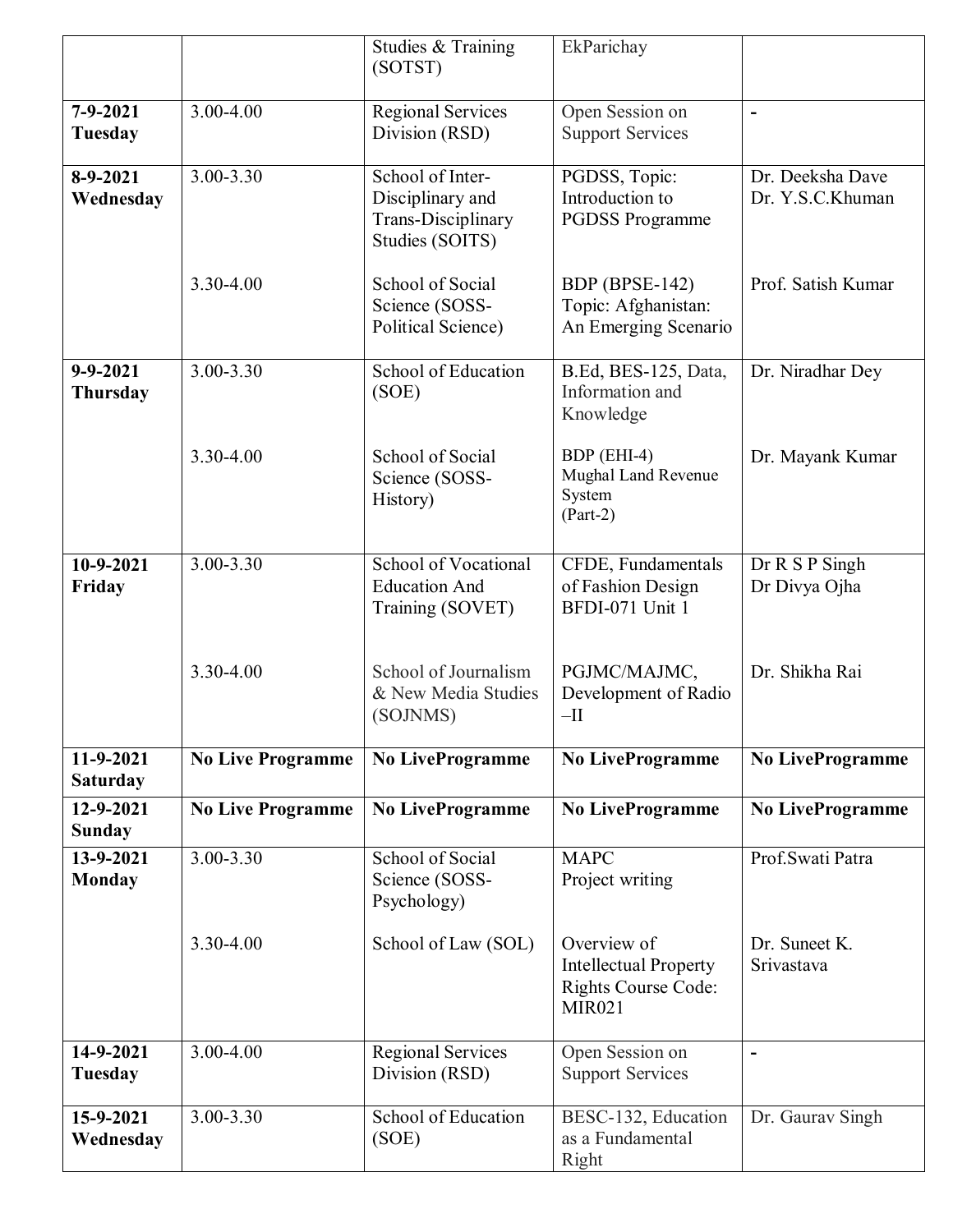|                              | 3.30-4.00                | School of Humanities<br>(SOH-Sanskrit)                           | MSK 004: Adhunik<br>Sanskrit Sahitya<br>kePrasthavana                          | Dr Devesh Kumar<br>Mishra                               |
|------------------------------|--------------------------|------------------------------------------------------------------|--------------------------------------------------------------------------------|---------------------------------------------------------|
| 16-9-2021<br>Thursday        | $3.00 - 3.30$            | School of Education<br>(SOE)                                     | B.Ed, BES-125,<br>Characteristics of a<br>Discipline                           | Dr. Niradhar Dey                                        |
|                              | 3.30-4.00                | <b>Computer Division</b><br>(CD)                                 | How Can Cloud<br>Technology Empower<br><b>ODL</b> Institutions?                | Dr. A.Murali M Rao                                      |
|                              | 4.00-4.30                | School of Social<br>Science (SOSS-<br>History)                   | BDP (EHI-2)<br>Topic: Physical<br>Aspects of Pre-Vedic<br>Period               | Dr.Harshvardhan<br>Singh Tomar                          |
| 17-9-2021<br>Friday          | $3.00 - 3.30$            | School of Vocational<br><b>Education And</b><br>Training (SOVET) | MAER, Induction<br>Programme of MAER                                           | Dr. R S P Singh $&$<br>Mrs. Asha Yadav                  |
|                              | 3.30-4.00                | School of Social<br>Science (SOSS-<br>Economics)                 | Linear Economic<br>Models                                                      | Dr. Saugato Sen                                         |
|                              | 4.00-4.30                | School of Humanities<br>(SOH-Urdu)                               | Urdu Ghazal                                                                    | Dr Abdul<br>Hafiz(Consultant)                           |
| 18-9-2021<br><b>Saturday</b> | <b>No Live Programme</b> | <b>No LiveProgramme</b>                                          | No LiveProgramme                                                               | <b>No LiveProgramme</b>                                 |
| 19-9-2021<br><b>Sunday</b>   | <b>No Live Programme</b> | No LiveProgramme                                                 | No LiveProgramme                                                               | <b>No LiveProgramme</b>                                 |
| 20-9-2021<br>Monday          | 3.00-3.30                | School of Agriculture<br>(SOA)                                   | Jal Samrakshan<br>(Session in Hindi)<br><b>Water Conservation</b><br>Programme | Dr. Mukesh Kumar                                        |
|                              | 3.30-4.00                | School of Agriculture<br>(SOA)                                   | Educational<br>Programme in Poultry<br>Sector                                  | Dr. P. Vijaya Kumar                                     |
|                              | $4,00 - 4.30$            | School of Humanities<br>(SOH-Hindi)                              | MHD 05                                                                         | Dr Reeta Sinha                                          |
| 21-9-2021<br><b>Tuesday</b>  | 3.00-4.00                | Regional Services<br>Division (RSD)                              | Open Session on<br><b>Support Services</b>                                     | $\blacksquare$                                          |
|                              | $4,00 - 4.30$            | School of Translation<br>Studies & Training<br>(SOTST)           | $\square \, \square \, \square :$<br>000000000<br>(Bhasha:                     | Prof. Rajendra Prasad<br>Pandey<br>Prof. Jagdish Sharma |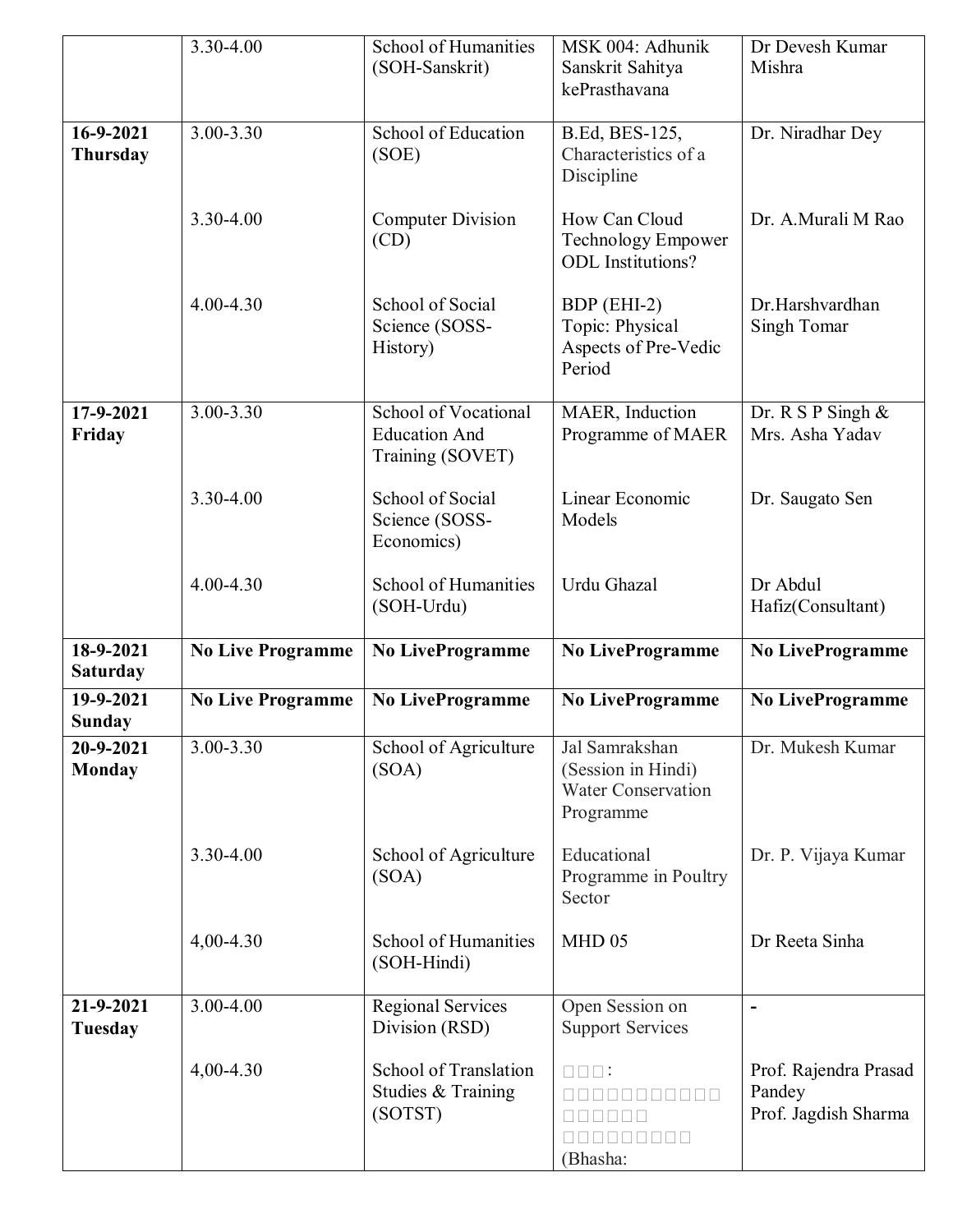|                              |                          |                                                                  | AvdharanYavanAbhil<br>akshanPratibhagi)                                      |                                          |
|------------------------------|--------------------------|------------------------------------------------------------------|------------------------------------------------------------------------------|------------------------------------------|
| 22-9-2021<br>Wednesday       | 3.00-3.30                | School of Law (SOL)                                              | Ecommerce and<br>Cyberspace, Course<br>Code: MIR013                          | Dr. Gurmeet Kaur                         |
|                              | 3.30-4.00                | School of Humanities<br>(SOH-English))                           | FEG 01: Foundation<br>Course in English<br>(Reading<br>Comprehension)        | Dr Rajesh Kumar                          |
| 23-9-2021<br><b>Thursday</b> | 3.00-3.30                | School of Law (SOL)                                              | Rights during arrest<br>and detention, CHR-<br>12                            | Dr. Anand Gupta                          |
|                              | 3.30-4.00                | School of Social<br>Science (SOSS-<br>Political Science)         | <b>Union State Relations:</b><br>Legislative,<br>Administration &<br>Finance | Dr. D. Anand                             |
| 24-9-2021<br>Friday          | $3.00 - 3.30$            | School of Vocational<br><b>Education And</b><br>Training (SOVET) | MSCIS, Induction<br>Programme of MSCIS                                       | Prof. A K Gaba<br>&Ms.Urshla Kant        |
|                              | 3.30-4.00                | School of Humanities<br>(SOH-Hindi)                              | Hindi Kahani                                                                 | Dr. Bhavna Saroha,<br>Hindi (Consultant) |
| 25-9-2021<br><b>Saturday</b> | <b>No Live Programme</b> | <b>No LiveProgramme</b>                                          | <b>No LiveProgramme</b>                                                      | No LiveProgramme                         |
| 26-9-2021<br><b>Sunday</b>   | <b>No Live Programme</b> | No LiveProgramme                                                 | <b>No LiveProgramme</b>                                                      | No LiveProgramme                         |
| 27-9-2021<br><b>Monday</b>   | 3.00-3.30                | School of Extension<br>and Development<br>Studies (SOEDS)        | <b>Sampling Techniques</b>                                                   | Dr. Nisha Varghese                       |
|                              | 3.30-4.00                | School of Agriculture<br>(SOA)                                   | Post Graduate<br>Diploma in Food<br>Safety and Quality<br>Management         | Dr.<br>MitaSinhamahapatra                |
|                              | $4.00 - 4.30$            | School of Agriculture<br>(SOA)                                   | Educational<br>Programme on<br><b>Agriculture Policy</b>                     | Dr. P.K. Jain                            |
| 28-9-2021<br>Tuesday         | 3.00-4.00                | <b>Regional Services</b><br>Division (RSD)                       | Open Session on<br><b>Support Services</b>                                   |                                          |
|                              | 4.00-4.30                | School of Humanities<br>(SOH-English)                            | MEG 04: Aspects of<br>Language: Language                                     | Dr MonishitaHajra<br>Pande               |